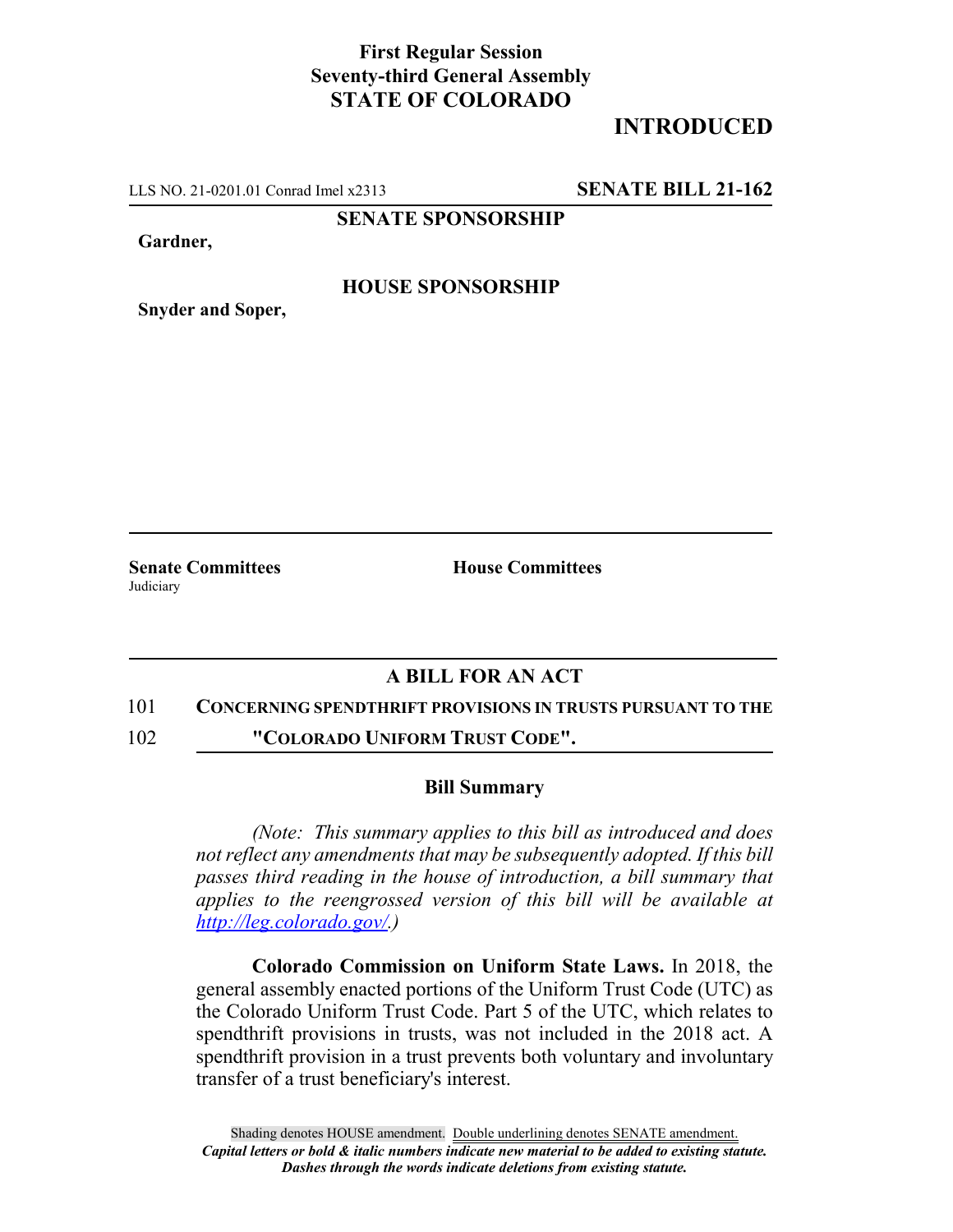The bill enacts part 5 of the UTC, including a number of Colorado-specific amendments. The bill addresses the validity of spendthrift provisions and the rights of creditors, both of the settlor and beneficiaries, to reach a trust to collect a debt. The bill provides certain exceptions that allow children for whom an order or judgment for child support has been entered to reach a trust in order to satisfy the child support order or judgment.

| 1              | Be it enacted by the General Assembly of the State of Colorado:       |
|----------------|-----------------------------------------------------------------------|
| $\overline{2}$ | <b>SECTION 1.</b> In Colorado Revised Statutes, add part 5 to article |
| 3              | 5 of title 15 as follows:                                             |
| $\overline{4}$ | PART <sub>5</sub>                                                     |
| 5              | <b>CREDITOR'S CLAIMS -</b>                                            |
| 6              | SPENDTHRIFT AND DISCRETIONARY TRUSTS                                  |
| 7              | 15-5-501. Rights of beneficiary's creditor or assignee. EXCEPT        |
| 8              | AS PROVIDED IN SECTION 15-5-504, TO THE EXTENT A BENEFICIARY'S        |
| 9              | INTEREST IS NOT SUBJECT TO A SPENDTHRIFT PROVISION, THE COURT MAY     |
| 10             | AUTHORIZE A CREDITOR OR ASSIGNEE OF THE BENEFICIARY TO ATTACH         |
| 11             | PRESENT OR FUTURE DISTRIBUTIONS TO OR FOR THE BENEFIT OF THE          |
| 12             | BENEFICIARY. THE COURT MAY LIMIT THE AWARD TO SUCH RELIEF AS IS       |
| 13             | APPROPRIATE UNDER THE CIRCUMSTANCES. NOTHING IN THIS PART 5           |
| 14             | MODIFIES OTHER COLORADO LAW GOVERNING LIMITATIONS ON THE              |
| 15             | AMOUNTS THAT MAY BE APPLIED TO THE SATISFACTION OF A CREDITOR'S       |
| 16             | CLAIM, OR THE PROCEDURES BY WHICH A CREDITOR MAY ATTEMPT TO           |
| 17             | SATISFY A CLAIM.                                                      |
| 18             | 15-5-502. Spendthrift provision. (1) A SPENDTHRIFT PROVISION          |
| 19             | IS VALID ONLY IF IT RESTRAINS BOTH VOLUNTARY AND INVOLUNTARY          |
| 20             | TRANSFER OF A BENEFICIARY'S INTEREST.                                 |
| 21             | A TERM OF A TRUST PROVIDING THAT THE INTEREST OF A<br>(2)             |
| 22             | BENEFICIARY IS HELD SUBJECT TO A "SPENDTHRIFT TRUST", OR WORDS OF     |
|                |                                                                       |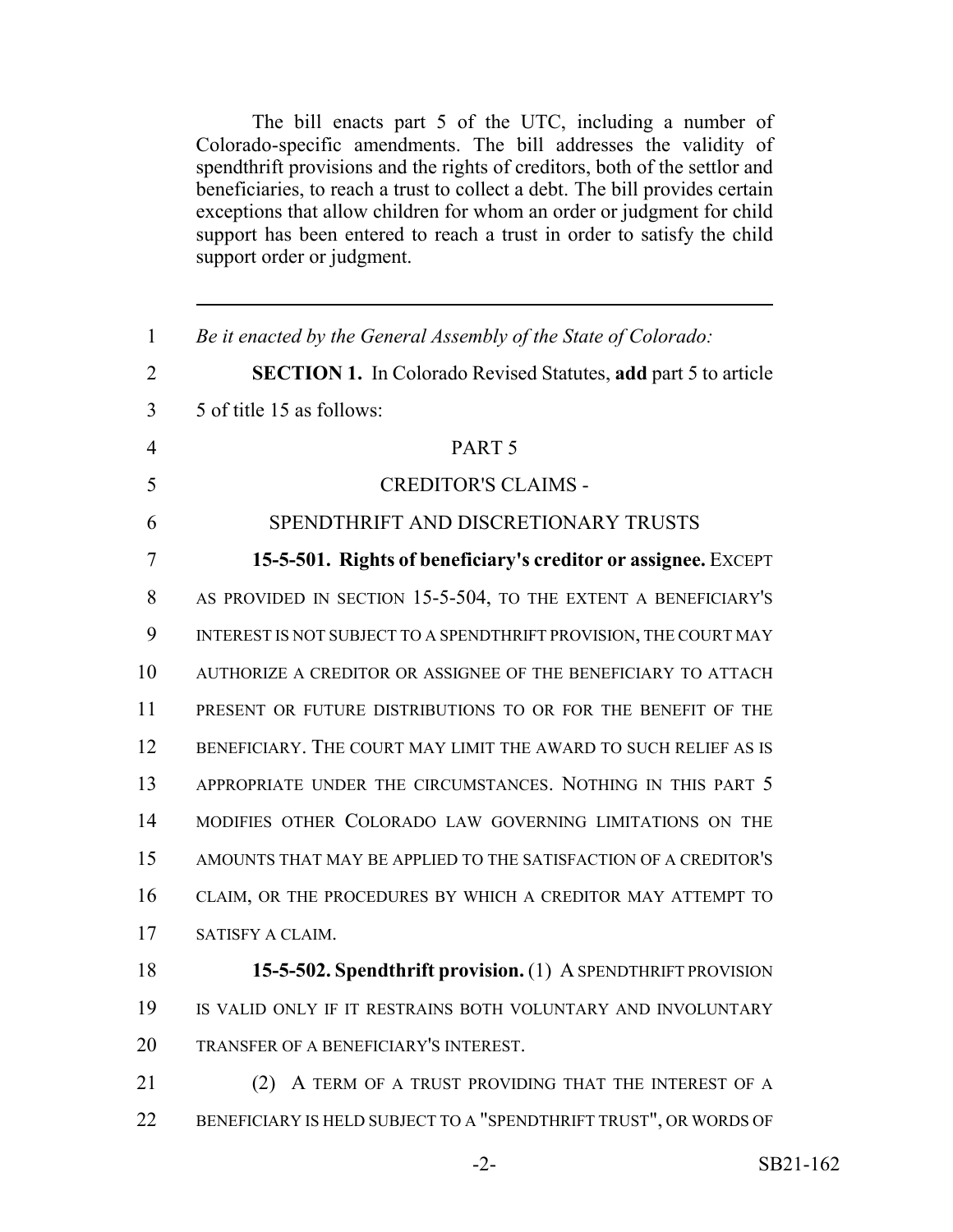SIMILAR IMPORT, IS SUFFICIENT TO RESTRAIN BOTH VOLUNTARY AND INVOLUNTARY TRANSFER OF THE BENEFICIARY'S INTEREST.

 (3) A BENEFICIARY MAY NOT TRANSFER AN INTEREST IN A TRUST IN VIOLATION OF A VALID SPENDTHRIFT PROVISION AND, EXCEPT AS OTHERWISE PROVIDED IN THIS PART 5, A CREDITOR OR ASSIGNEE OF THE BENEFICIARY MAY NOT REACH THE INTEREST OR A DISTRIBUTION BY THE TRUSTEE BEFORE ITS RECEIPT BY THE BENEFICIARY.

8 (4) A TRUSTEE OF A TRUST THAT IS SUBJECT TO A SPENDTHRIFT PROVISION MAY MAKE A DISTRIBUTION THAT IS REQUIRED OR AUTHORIZED BY THE TERMS OF THE TRUST BY APPLYING THE DISTRIBUTION FOR THE BENEFICIARY'S BENEFIT. A CREDITOR OR ASSIGNEE OF THE BENEFICIARY MAY NOT REACH A DISTRIBUTION THAT IS APPLIED FOR THE BENEFICIARY'S BENEFIT, AND NO TRUSTEE IS LIABLE TO ANY CREDITOR OF A BENEFICIARY FOR MAKING SUCH A DISTRIBUTION.

 (5) REAL PROPERTY OR TANGIBLE PERSONAL PROPERTY THAT IS OWNED BY THE TRUST BUT THAT IS MADE AVAILABLE FOR A BENEFICIARY'S USE OR OCCUPANCY IN ACCORDANCE WITH THE TRUSTEE'S AUTHORITY UNDER THE TERMS OF THE TRUST IS NOT CONSIDERED TO HAVE BEEN DISTRIBUTED BY THE TRUSTEE OR RECEIVED BY THE BENEFICIARY FOR PURPOSES OF ALLOWING A CREDITOR OR ASSIGNEE OF THE BENEFICIARY TO 21 REACH THE PROPERTY.

 **15-5-503. Exceptions to spendthrift provision - definitions.** 23 (1) IN THIS SECTION:

 (a) "CHILD" INCLUDES ANY PERSON OR ENTITY WHO CAN ENFORCE 25 A CHILD SUPPORT ORDER IN THIS OR ANOTHER STATE.

 (b) "CHILD SUPPORT ORDER" MEANS ANY ADMINISTRATIVE OR COURT ORDER REQUIRING THE PAYMENT OF CHILD SUPPORT, CHILD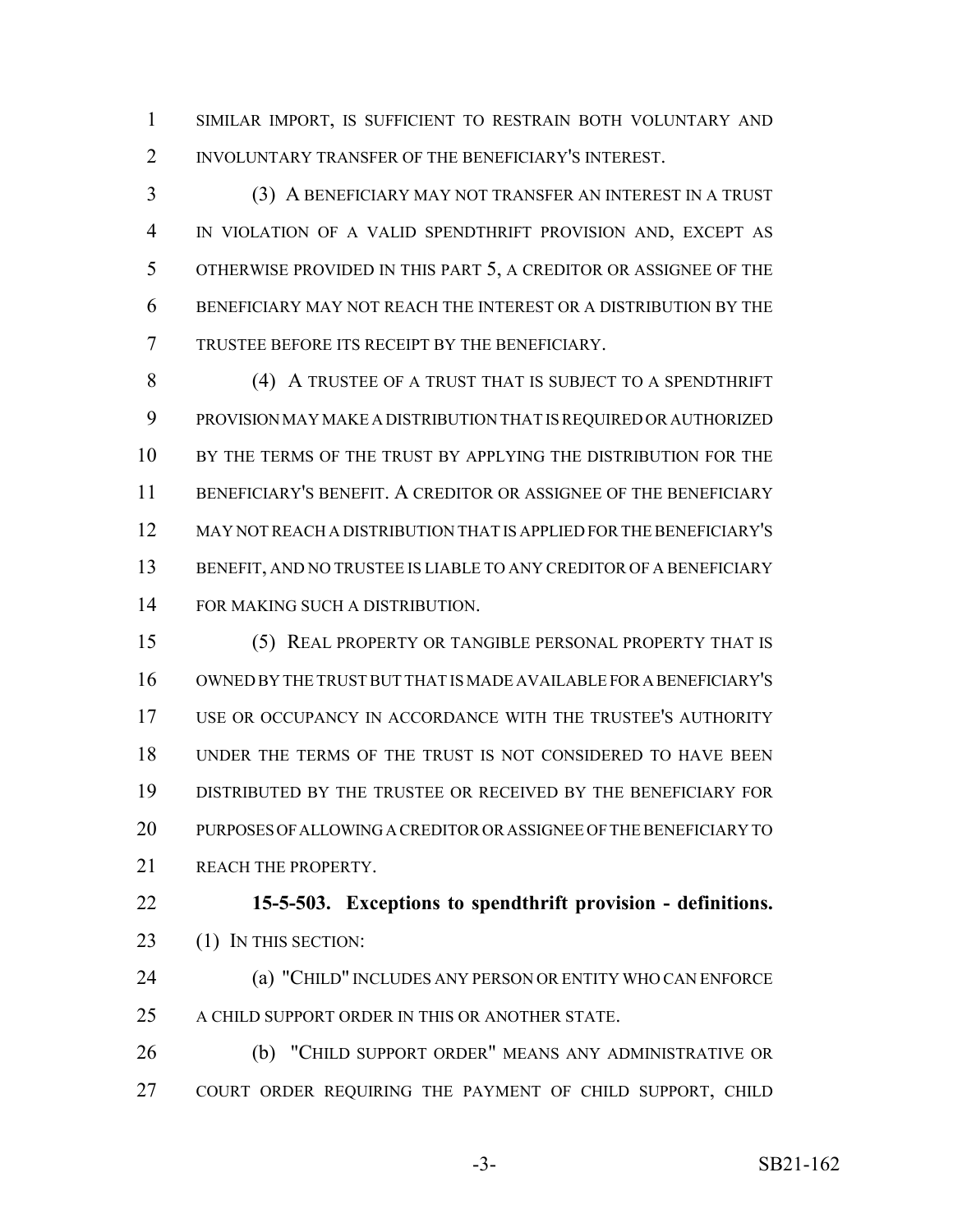SUPPORT ARREARS, CHILD SUPPORT DEBT, RETROACTIVE SUPPORT, OR MEDICAL SUPPORT. IF A CHILD SUPPORT ORDER IS COMBINED WITH AN ORDER FOR SPOUSAL MAINTENANCE OR SUPPORT, THE TERM "CHILD SUPPORT ORDER" SHALL NOT INCLUDE ANY PORTION OF THE ORDER FOR SPOUSAL MAINTENANCE OR SUPPORT.

(2) A SPENDTHRIFT PROVISION IS UNENFORCEABLE AGAINST:

 (a) A CHILD WHO IS AN OBLIGEE PURSUANT TO A CHILD SUPPORT ORDER FOR WHICH THE BENEFICIARY IS THE OBLIGOR; AND

 (b) A JUDGMENT CREDITOR WHO HAS PROVIDED ESSENTIAL SERVICES FOR THE PROTECTION OF A BENEFICIARY'S INTEREST IN THE TRUST.

 (2.5) SUBSECTION (2) OF THIS SECTION DOES NOT APPLY TO A SPECIAL NEEDS TRUST, SUPPLEMENTAL NEEDS TRUST, OR SIMILAR TRUST ESTABLISHED FOR A PERSON IF ITS APPLICATION COULD INVALIDATE SUCH A TRUST'S EXEMPTION FROM CONSIDERATION AS A COUNTABLE RESOURCE FOR MEDICAID OR SUPPLEMENTAL SECURITY INCOME PURPOSES OR IF ITS APPLICATION HAS THE EFFECT OR POTENTIAL EFFECT OF RENDERING THE PERSON INELIGIBLE FOR ANY PROGRAM OF PUBLIC BENEFIT, INCLUDING, BUT NOT LIMITED TO, MEDICAID AND SUPPLEMENTAL SECURITY INCOME. 20 (3) THE ONLY REMEDY OF A CLAIMANT AGAINST WHOM A SPENDTHRIFT PROVISION CANNOT BE ENFORCED IS TO OBTAIN FROM A COURT AN ORDER ATTACHING PRESENT OR FUTURE DISTRIBUTIONS TO OR FOR THE BENEFIT OF THE BENEFICIARY.THE COURT MAY LIMIT THE AWARD 24 TO SUCH RELIEF AS IS APPROPRIATE UNDER THE CIRCUMSTANCES.

 **15-5-504. Discretionary trusts - effect of standard - definitions.** 26 (1) IN THIS SECTION:

(a) "CHILD" INCLUDES ANY PERSON OR ENTITY WHO CAN ENFORCE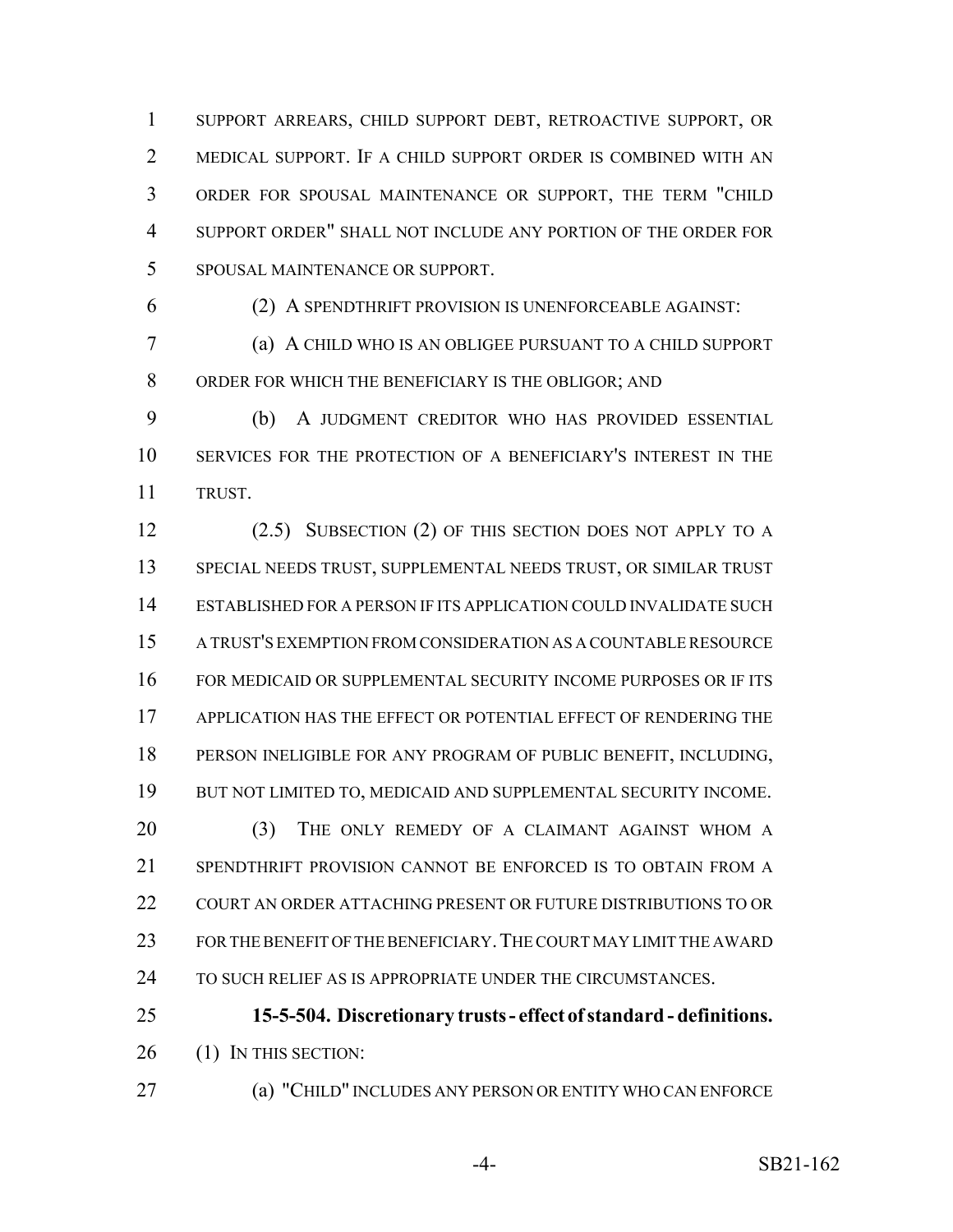A CHILD SUPPORT ORDER IN THIS OR ANOTHER STATE.

 (b) "CHILD SUPPORT ORDER" MEANS ANY ADMINISTRATIVE OR COURT ORDER REQUIRING THE PAYMENT OF CHILD SUPPORT, CHILD SUPPORT ARREARS, CHILD SUPPORT DEBT, RETROACTIVE SUPPORT, OR MEDICAL SUPPORT. IF A CHILD SUPPORT ORDER IS COMBINED WITH AN ORDER FOR SPOUSAL MAINTENANCE OR SUPPORT, THE TERM "CHILD SUPPORT ORDER" SHALL NOT INCLUDE ANY PORTION OF THE ORDER FOR SPOUSAL MAINTENANCE OR SUPPORT.

 (2) EXCEPT AS OTHERWISE PROVIDED IN SUBSECTION (3) OF THIS SECTION, WHETHER OR NOT A TRUST CONTAINS A SPENDTHRIFT PROVISION, A CREDITOR OF A BENEFICIARY MAY NOT COMPEL A DISTRIBUTION THAT IS 12 SUBJECT TO THE TRUSTEE'S DISCRETION, EVEN IF:

 (a) THE DISCRETION IS EXPRESSED IN THE FORM OF A STANDARD OF DISTRIBUTION; OR

(b) THE TRUSTEE HAS ABUSED THE DISCRETION.

 (3) TO THE EXTENT A TRUSTEE HAS NOT COMPLIED WITH A STANDARD OF DISTRIBUTION OR HAS ABUSED A DISCRETION:

 (a) A DISTRIBUTION MAY BE ORDERED BY THE COURT TO SATISFY A CHILD SUPPORT ORDER TO WHICH THE BENEFICIARY IS AN OBLIGEE; AND 20 (b) THE COURT SHALL DIRECT THE TRUSTEE TO PAY TO THE CHILD SUCH AMOUNT AS IS EQUITABLE UNDER THE CIRCUMSTANCES BUT NOT 22 MORE THAN THE AMOUNT THE TRUSTEE WOULD HAVE BEEN REQUIRED TO DISTRIBUTE TO OR FOR THE BENEFIT OF THE BENEFICIARY HAD THE TRUSTEE COMPLIED WITH THE STANDARD OR NOT ABUSED THE DISCRETION.

 (3.5) SUBSECTION (3) OF THIS SECTION DOES NOT APPLY TO A SPECIAL NEEDS TRUST, SUPPLEMENTAL NEEDS TRUST, OR SIMILAR TRUST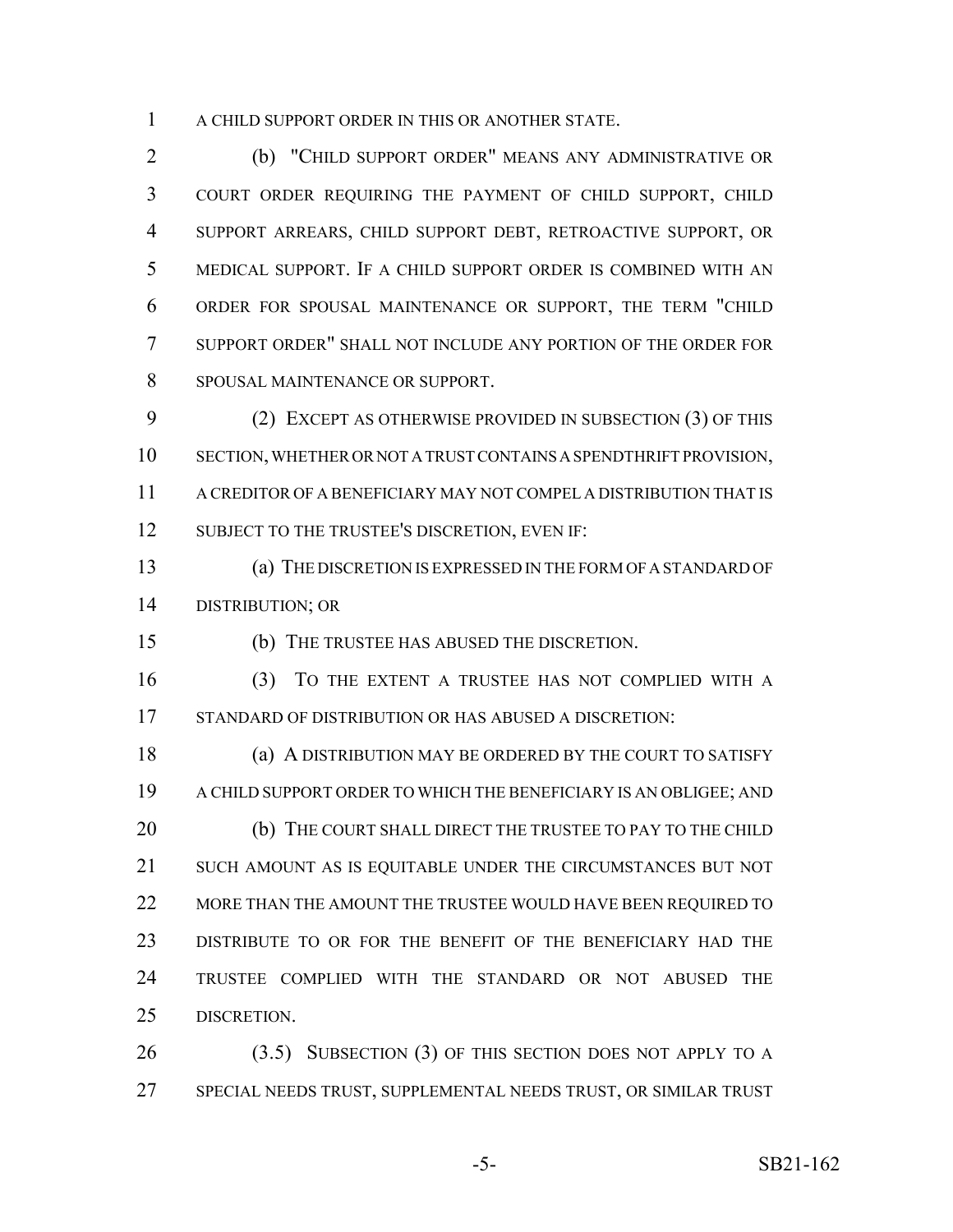ESTABLISHED FOR A PERSON IF ITS APPLICATION COULD INVALIDATE SUCH A TRUST'S EXEMPTION FROM CONSIDERATION AS A COUNTABLE RESOURCE FOR MEDICAID OR SUPPLEMENTAL SECURITY INCOME PURPOSES OR IF ITS APPLICATION HAS THE EFFECT OR POTENTIAL EFFECT OF RENDERING SUCH PERSON INELIGIBLE FOR ANY PROGRAM OF PUBLIC BENEFIT, INCLUDING, BUT NOT LIMITED TO, MEDICAID AND SUPPLEMENTAL SECURITY INCOME.

 (4) THIS SECTION DOES NOT LIMIT THE RIGHT OF A BENEFICIARY TO MAINTAIN A JUDICIAL PROCEEDING AGAINST A TRUSTEE FOR AN ABUSE OF DISCRETION OR FAILURE TO COMPLY WITH A STANDARD FOR DISTRIBUTION.

 (5) IF THE TRUSTEE'S OR COTRUSTEE'S DISCRETION TO MAKE DISTRIBUTIONS FOR THE TRUSTEE'S OR COTRUSTEE'S OWN BENEFIT IS LIMITED BY AN ASCERTAINABLE STANDARD, A CREDITOR MAY NOT REACH OR COMPEL DISTRIBUTION OF THE BENEFICIAL INTEREST EXCEPT TO THE EXTENT THE INTEREST WOULD BE SUBJECT TO THE CREDITOR'S CLAIM WERE THE BENEFICIARY NOT ACTING AS TRUSTEE OR COTRUSTEE.

 **15-5-505. Creditor's claim against a settlor.** (1) WHETHER OR 17 NOT THE TERMS OF A TRUST CONTAIN A SPENDTHRIFT PROVISION, THE FOLLOWING RULES APPLY:

 (a) DURING THE LIFETIME OF THE SETTLOR, THE PROPERTY OF A REVOCABLE TRUST IS SUBJECT TO CLAIMS OF THE SETTLOR'S CREDITORS. (b) WITH RESPECT TO AN IRREVOCABLE TRUST, A CREDITOR OR ASSIGNEE OF THE SETTLOR MAY REACH THE MAXIMUM AMOUNT THAT CAN 23 BE DISTRIBUTED TO OR FOR THE SETTLOR'S BENEFIT. IF A TRUST HAS MORE 24 THAN ONE SETTLOR, THE AMOUNT THE CREDITOR OR ASSIGNEE OF A PARTICULAR SETTLOR MAY REACH MAY NOT EXCEED THE SETTLOR'S INTEREST IN THE PORTION OF THE TRUST ATTRIBUTABLE TO THAT SETTLOR'S CONTRIBUTION.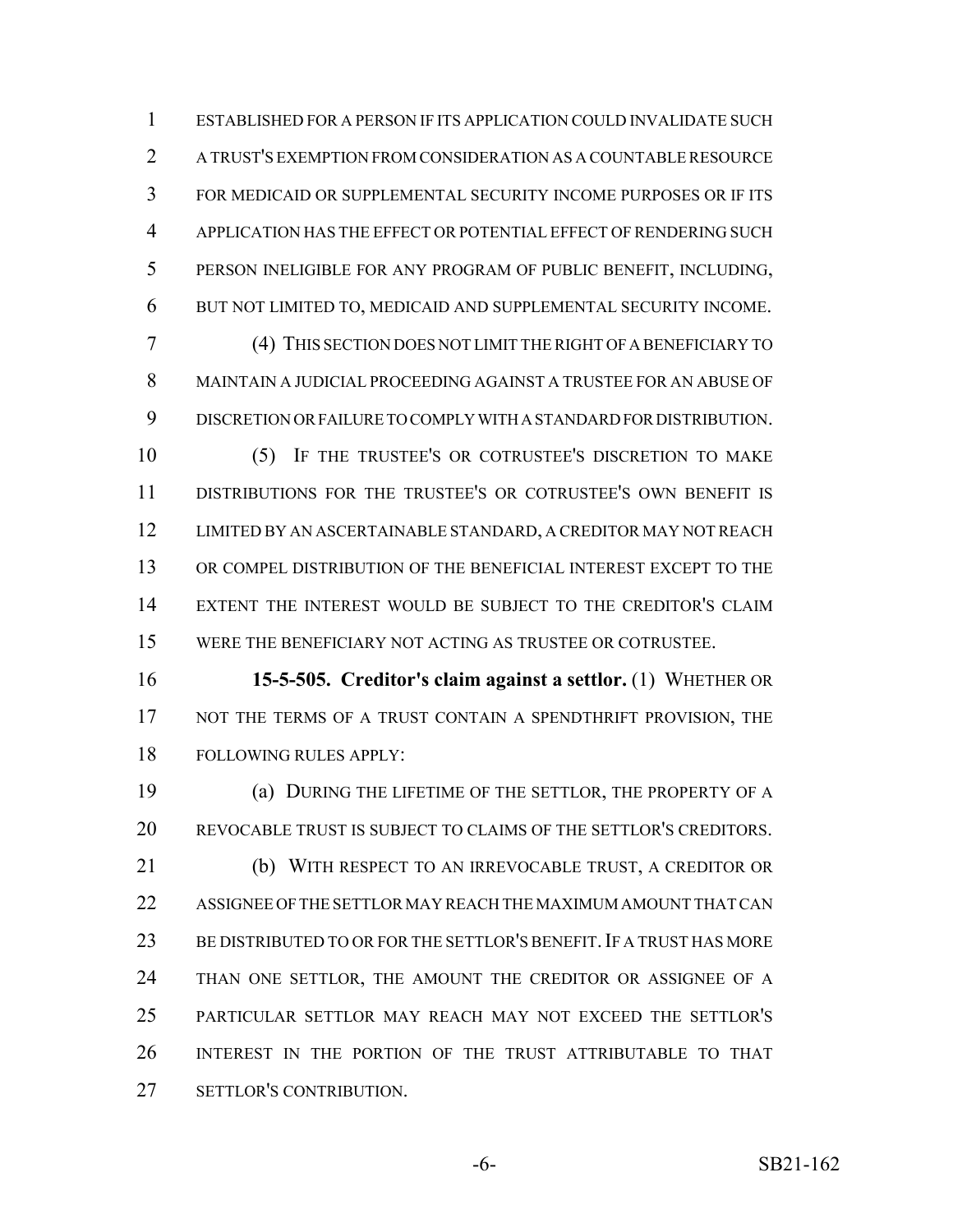(c) AFTER THE DEATH OF A SETTLOR, THE PROPERTY OF A TRUST THAT WAS REVOCABLE AT THE SETTLOR'S DEATH IS SUBJECT TO CLAIMS AND ALLOWANCES AS PROVIDED IN SECTION 15-15-103.

 (1.5) (a) FOR THE PURPOSES OF SUBSECTION (1)(b) OF THIS SECTION, NONE OF THE FOLLOWING SHALL BE CONSIDERED AN AMOUNT THAT CAN BE DISTRIBUTED TO OR FOR THE BENEFIT OF THE SETTLOR:

 (I) TRUST PROPERTY THAT COULD BE, BUT HAS NOT YET BEEN, DISTRIBUTED TO OR FOR THE BENEFIT OF THE SETTLOR ONLY AS A RESULT OF THE EXERCISE OF A POWER OF APPOINTMENT HELD IN A NONFIDUCIARY CAPACITY BY ANY PERSON OTHER THAN THE SETTLOR;

 (II) TRUST PROPERTY THAT COULD BE, BUT HAS NOT YET BEEN, DISTRIBUTED TO OR FOR THE BENEFIT OF THE SETTLOR OF A TRUST PURSUANT TO THE POWER OF THE TRUSTEE TO MAKE DISTRIBUTIONS OR PURSUANT TO THE POWER OF ANOTHER IN A FIDUCIARY CAPACITY TO DIRECT DISTRIBUTIONS, IF AND TO THE EXTENT THAT THE DISTRIBUTIONS COULD BE MADE FROM TRUST PROPERTY THE VALUE OF WHICH WAS INCLUDED IN THE GROSS ESTATE OF THE SETTLOR'S SPOUSE FOR FEDERAL ESTATE TAX PURPOSES UNDER SECTION 2041 OR SECTION 2044 OF THE "INTERNAL REVENUE CODE OF 1986", AS AMENDED, OR THAT WAS TREATED AS A TRANSFER BY THE SETTLOR'S SPOUSE UNDER SECTION 2514 OR SECTION 2519 OF THE "INTERNAL REVENUE CODE OF 1986", AS AMENDED; AND

**(III) TRUST PROPERTY THAT, PURSUANT TO THE EXERCISE OF A** 24 DISCRETIONARY POWER BY A PERSON OTHER THAN THE SETTLOR, COULD BE PAID TO A TAXING AUTHORITY OR TO REIMBURSE THE SETTLOR FOR ANY INCOME TAX ON TRUST INCOME OR PRINCIPAL THAT IS PAYABLE BY THE 27 SETTLOR UNDER THE LAW IMPOSING THE TAX.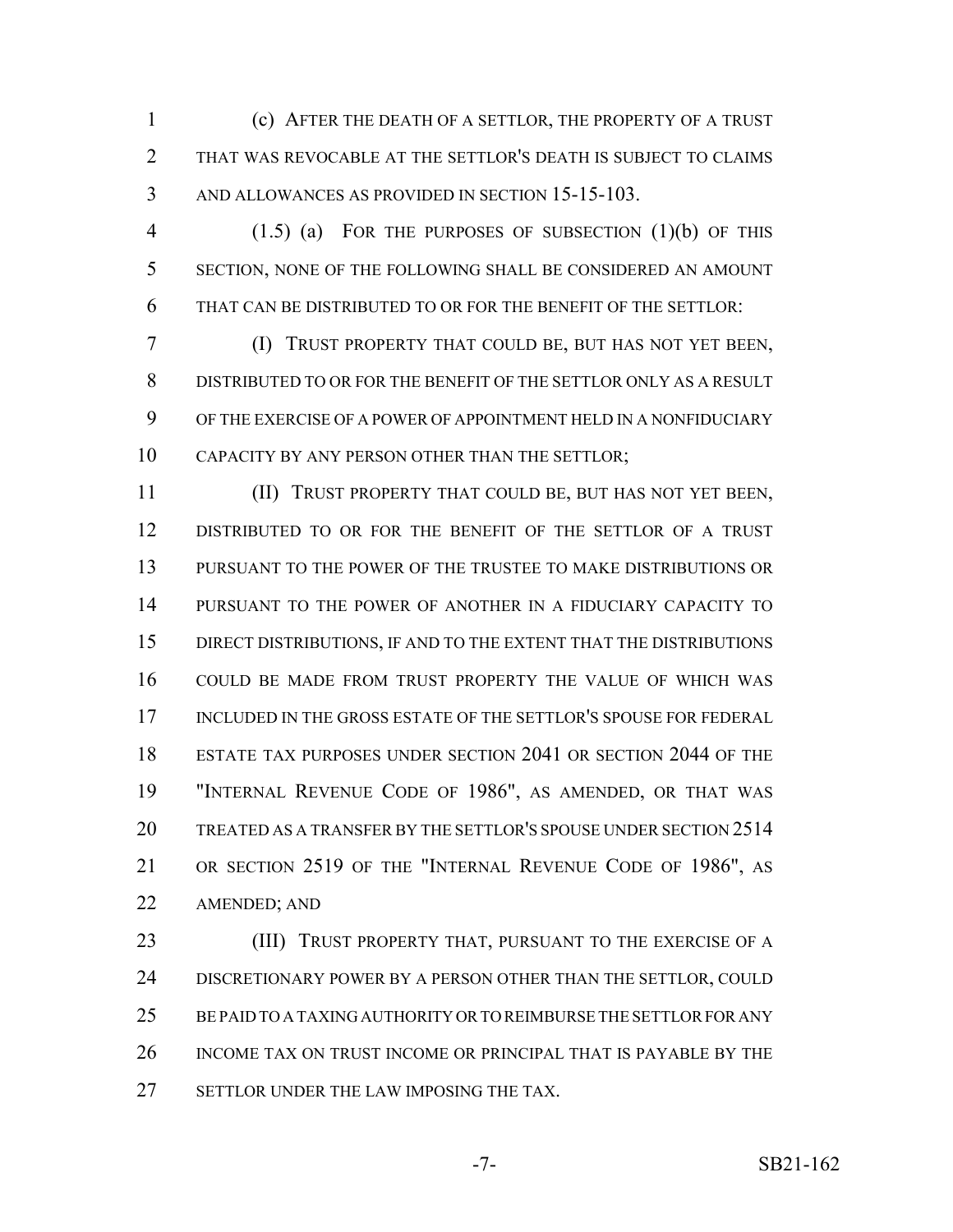(b) SUBSECTION (1)(b) OF THIS SECTION DOES NOT APPLY TO AN IRREVOCABLE SPECIAL NEEDS TRUST ESTABLISHED FOR A DISABLED PERSON AS DESCRIBED IN 42 U.S.C. SEC. 1396p (d)(4) OR SIMILAR FEDERAL LAW GOVERNING THE TRANSFER TO SUCH A TRUST.

(2) (RESERVED)

 **15-5-506. Overdue distribution - definition.** (1) IN THIS SECTION, "MANDATORY DISTRIBUTION" MEANS A DISTRIBUTION OF INCOME OR PRINCIPAL WHICH THE TRUSTEE IS REQUIRED TO MAKE TO A BENEFICIARY UNDER THE TERMS OF THE TRUST, INCLUDING A DISTRIBUTION UPON TERMINATION OF THE TRUST. THE TERM DOES NOT INCLUDE A DISTRIBUTION SUBJECT TO THE EXERCISE OF THE TRUSTEE'S 12 DISCRETION, EVEN IF THE DISCRETION IS EXPRESSED IN THE FORM OF A STANDARD OF DISTRIBUTION, OR THE TERMS OF THE TRUST AUTHORIZING A DISTRIBUTION COUPLE LANGUAGE OF DISCRETION WITH LANGUAGE OF DIRECTION.

 (2) WHETHER OR NOT A TRUST CONTAINS A SPENDTHRIFT PROVISION, A CREDITOR OR ASSIGNEE OF A BENEFICIARY MAY REACH A MANDATORY DISTRIBUTION OF INCOME OR PRINCIPAL, INCLUDING A DISTRIBUTION UPON TERMINATION OF THE TRUST, IF THE TRUSTEE HAS NOT MADE THE DISTRIBUTION TO THE BENEFICIARY WITHIN A REASONABLE TIME AFTER THE DESIGNATED DISTRIBUTION DATE.

 **15-5-507. Personal obligations of trustee.** TRUST PROPERTY IS 23 NOT SUBJECT TO PERSONAL OBLIGATIONS OF THE TRUSTEE, EVEN IF THE TRUSTEE BECOMES INSOLVENT OR BANKRUPT.

 **15-5-508. Application of part.** (1) THIS PART 5 APPLIES TO ALL TRUSTS CREATED BEFORE, ON, OR AFTER JANUARY 1, 2022.

(2) THIS PART 5 APPLIES TO ALL JUDICIAL PROCEEDINGS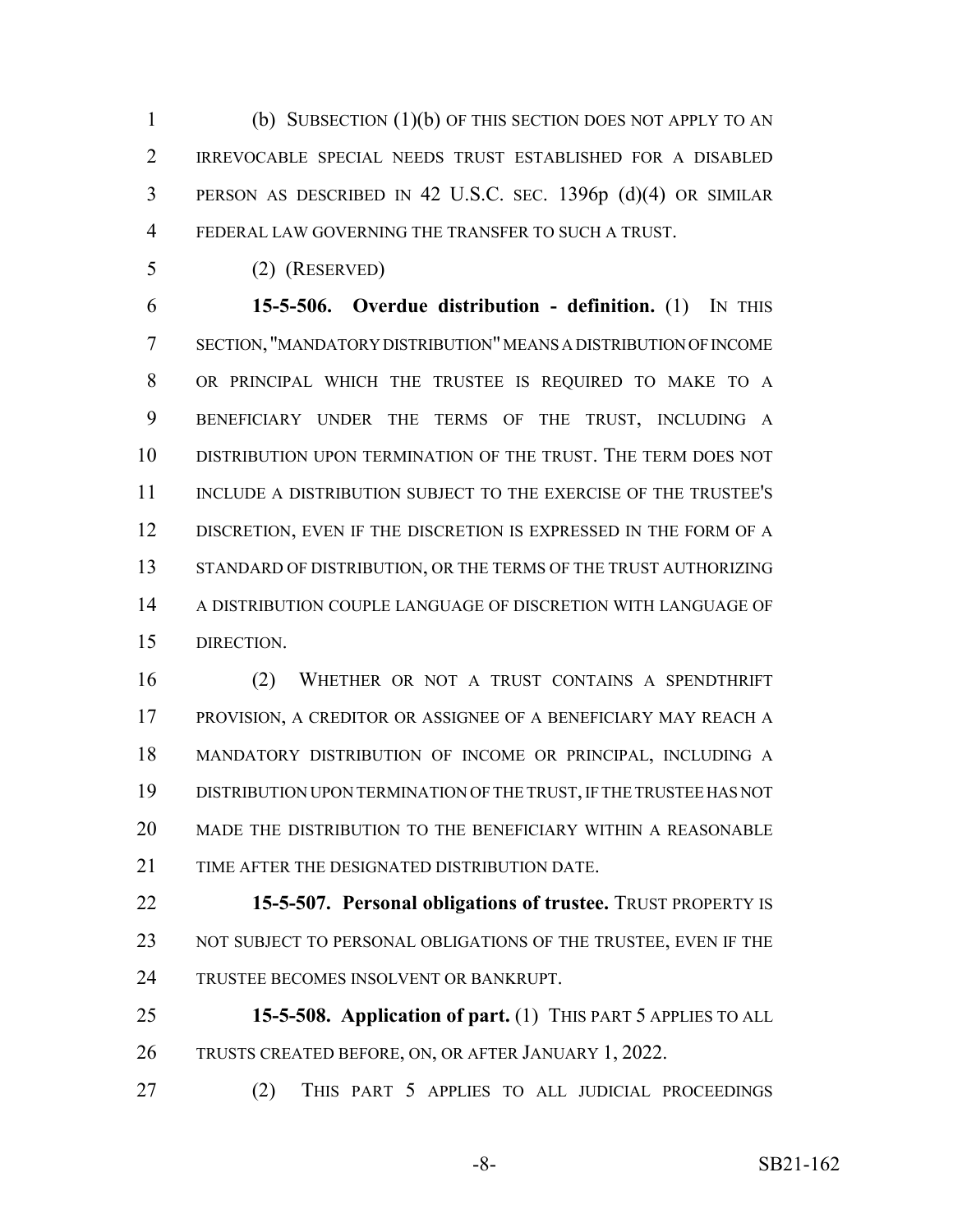CONCERNING TRUSTS COMMENCED ON OR AFTER JANUARY 1, 2022.

 (3) THIS PART 5 APPLIES TO JUDICIAL PROCEEDINGS CONCERNING TRUSTS COMMENCED BEFORE JANUARY 1,2022, UNLESS THE COURT FINDS THAT APPLICATION OF A PARTICULAR PROVISION OF THIS PART 5 WOULD SUBSTANTIALLY INTERFERE WITH THE EFFECTIVE CONDUCT OF THE JUDICIAL PROCEEDINGS OR PREJUDICE THE RIGHTS OF THE PARTIES, IN WHICH CASE THE PARTICULAR PROVISION OF THIS PART 5 DOES NOT APPLY AND THE SUPERSEDED LAW APPLIES.

 (4) ANY RULE OF CONSTRUCTION OR PRESUMPTION PROVIDED IN THIS PART 5 APPLIES TO TRUST INSTRUMENTS EXECUTED BEFORE JANUARY 11 1, 2022, UNLESS THERE IS A CLEAR INDICATION OF A CONTRARY INTENT IN 12 THE TERMS OF THE TRUST.

 (5) AN ACT DONE BEFORE JANUARY 1, 2022, IS NOT AFFECTED BY THIS PART 5.

 (6) IF A RIGHT AFFECTED BY THIS PART 5 IS ACQUIRED, EXTINGUISHED, OR BARRED UPON THE EXPIRATION OF A PRESCRIBED PERIOD THAT HAS COMMENCED TO RUN PURSUANT TO ANY OTHER 18 STATUTE BEFORE JANUARY 1, 2022, THEN THE PERIOD PRESCRIBED BY THAT STATUTE CONTINUES TO APPLY TO THE RIGHT.

 **SECTION 2.** In Colorado Revised Statutes, 15-5-105, **add** (2)(e) as follows:

 **15-5-105. Default and mandatory rules.** (2) Subject to sections 15-16-809, 15-16-810, and 15-16-811, the terms of a trust prevail over any provision of this code except:

25 (e) THE EFFECT OF A SPENDTHRIFT PROVISION AND THE RIGHTS OF CERTAIN CREDITORS AND ASSIGNEES TO REACH A TRUST AS PROVIDED IN 27 PART 5 OF THIS ARTICLE 5;